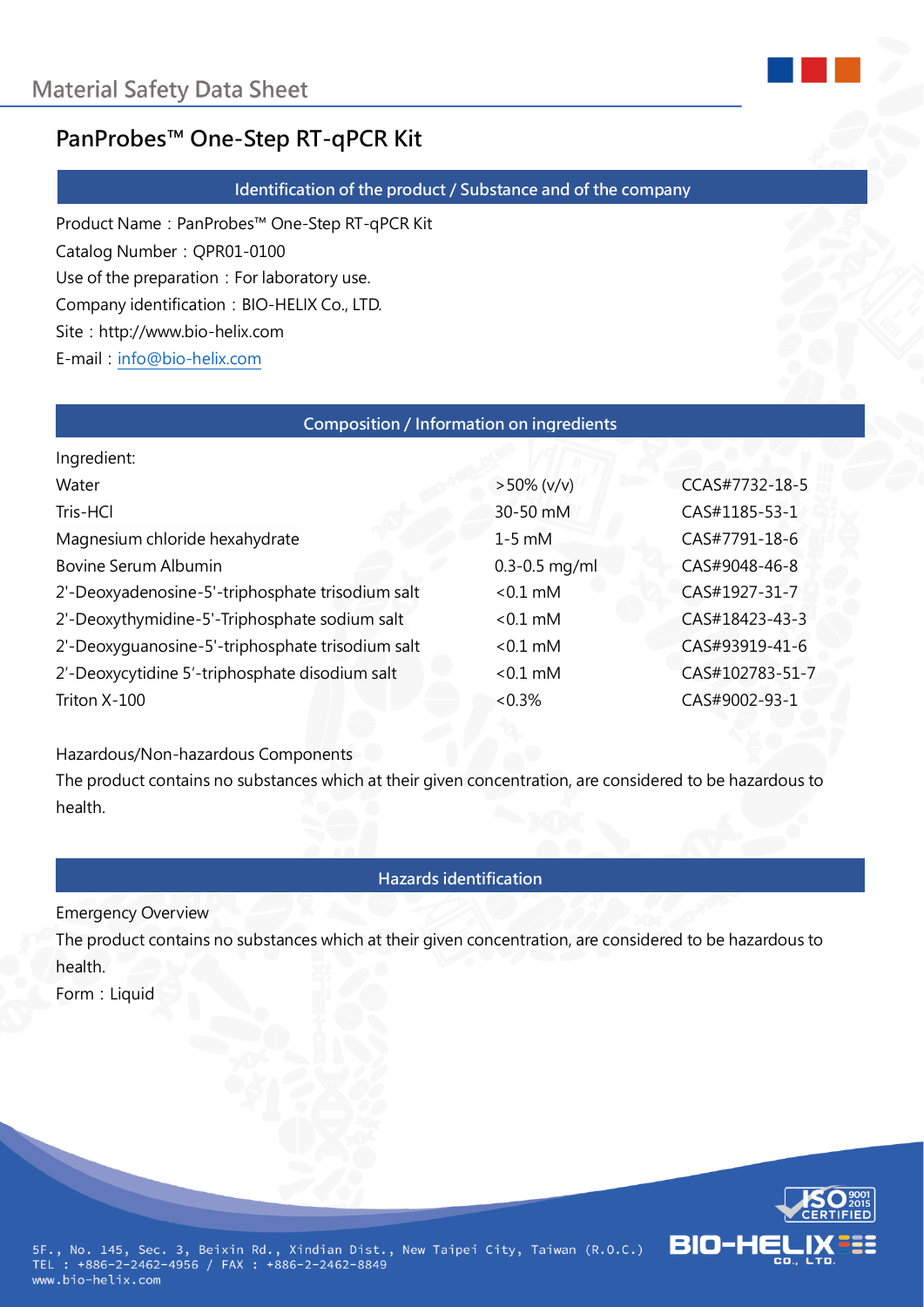#### Principle Routes of Exposure/Potential Health effects

| Eyes                        | No information available |
|-----------------------------|--------------------------|
| Skin                        | No information available |
| Inhalation                  | No information available |
| Ingestion                   | No information available |
| Specific effects            |                          |
| Carcinogenic effects        | No information available |
| Mutagenic effects           | No information available |
| Reproductive toxicity       | No information available |
| Sensitization               | No information available |
| <b>Target Organ Effects</b> | No information available |
| <b>HMIS</b>                 |                          |
| Health                      | 0                        |
| Reactivity                  | 0                        |
| Flammability                | 0                        |

#### **First Aid Measures**

Skin contact: Wash off immediately with plenty of water.

Eye contact: Rinse thoroughly with plenty of water, also under the eyelids.

Ingestion: Never give anything by mouth to an unconscious person.

Inhalation: Move to fresh air.

Notes to physician: Treat symptomatically.

## **Fire-fighting measures**

Suitable extinguishing media: Dry chemical

Special protective equipment: Wear self-contained breathing apparatus and protective suit for firefighters

## **Accidental release measures**

Personal precautions: Use personal protective equipment. Methods for cleaning up: Soak up with inert absorbent material.

## **Handling and storage**

Handling: No special handling advice required. Storage: Store at - 20°C. Keep in properly labelled contain.

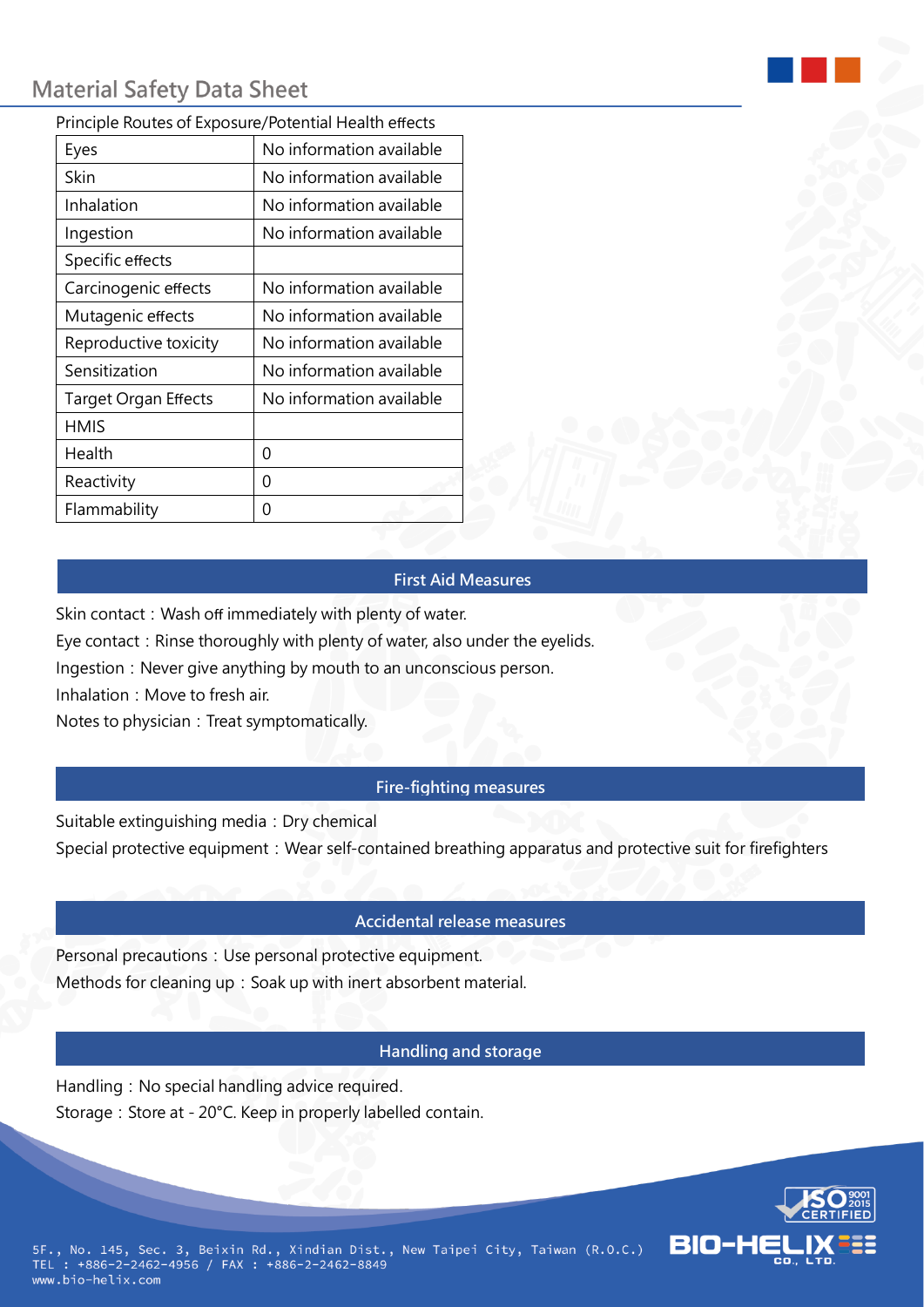

## **Exposure controls / personal protection**

Occupational exposure controls

Exposure limits

Engineering measures: Ensure adequate ventilation, especially in confined areas.

Personal protective equipment

General Information

Respiratory protection equipment: In case of insufficient ventilation wear suitable respiratory.

Hand protection: Protective gloves.

Eye protection: Safety glasses with side-shields

Skin and body protection: Lightweight protective clothing.

Hygiene measures: Handle in accordance with good industrial hygiene and safety practice.

Environmental exposure controls: Prevent product from entering drains.

## **Physical and chemical properties**

| <u>General information</u>                            |                          |                      |
|-------------------------------------------------------|--------------------------|----------------------|
| Form                                                  | Liquid                   |                      |
| Important Health Safety and Environmental Information |                          |                      |
| Boiling point/range                                   | °C No data available     | °F No data available |
| Melting point/range                                   | °C No data available     | °F No data available |
| Flash point                                           | °C No data available     | °F No data available |
| Autoignition temperature                              | °C No data available     | °F No data available |
| Oxidizing properties                                  | No information available |                      |
| Water solubility                                      | No data available        |                      |
|                                                       |                          |                      |

#### **Stability and reactivity**

Stability: Stable. Materials to avoid: No information available. Hazardous decomposition products: No information available. Polymerization: Hazardous polymerization does not occur.

#### **Toxicological information**

#### Acute toxicity

| Principle Routes of Exposure/Potential Health effects |                          |  |
|-------------------------------------------------------|--------------------------|--|
| Eyes                                                  | No information available |  |
| <b>Skin</b>                                           | No information available |  |
| Inhalation                                            | No information available |  |
| Ingestion                                             | No information available |  |
| Specific effects                                      |                          |  |
| Carcinogenic effects                                  | No information available |  |
| Mutagenic effects                                     | No information available |  |



5F., No. 145, Sec. 3, Beixin Rd., Xindian Dist., New Taipei City, Taiwan (R.O.C.) TEL : +886-2-2462-4956 / FAX : +886-2-2462-8849 www.bio-helix.com